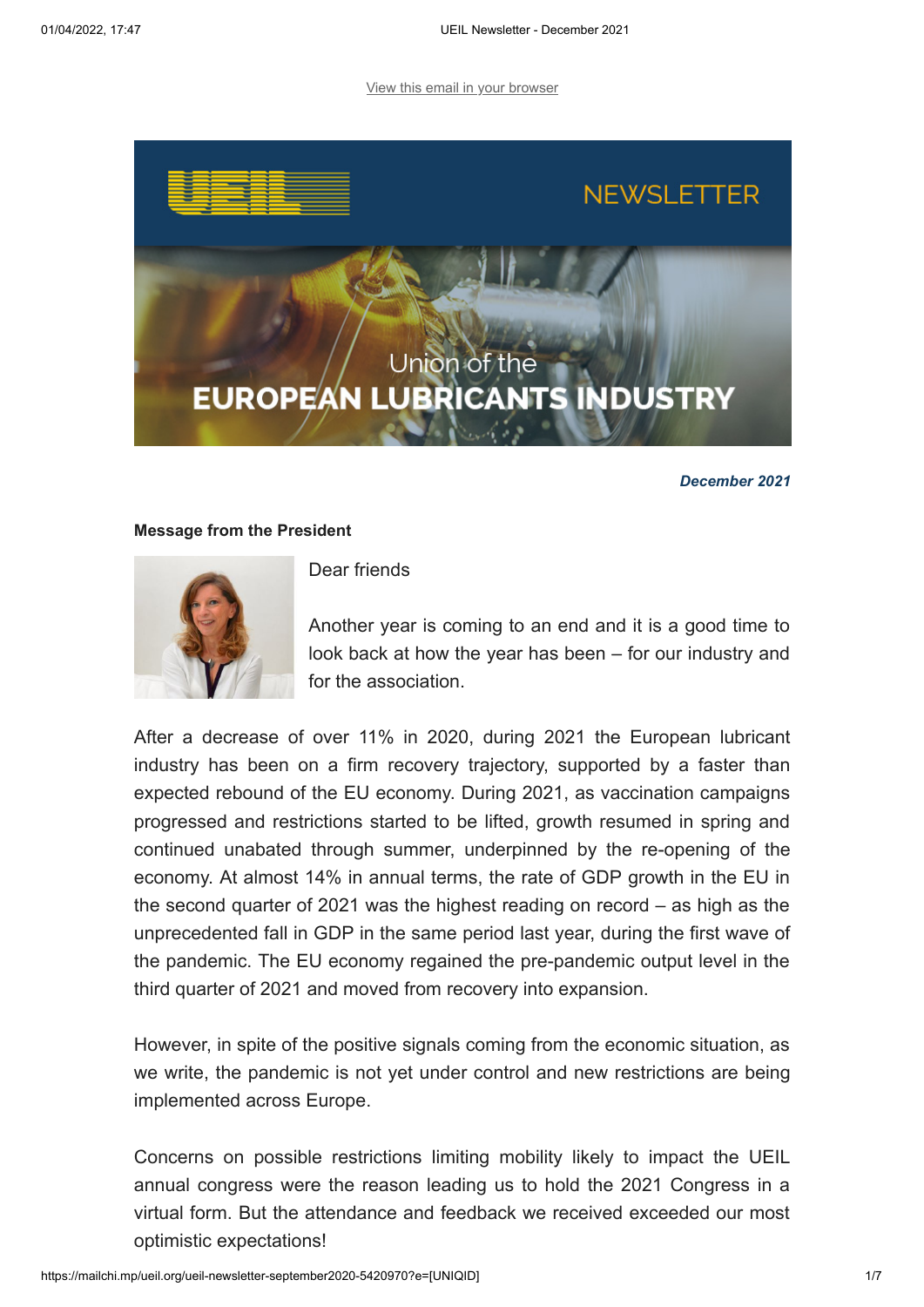Nearly 450 participants from 60 different countries registered for the congress, across the whole supply chain – from suppliers to OEMs, and even some participants from the academic world. While we all missed being able to meet in person, there is no doubt that a virtual platform enabled reaching out to a broader audience, with many participants joining the UEIL Congress for the first time. It was therefore particularly important to make sure that our Congress lived up to our mission, to educate stakeholders on the value and benefit of the lubricants industry for the economy, society, and the environment.

## [Read more](https://www.ueil.org/message-from-the-president-december-2021/)

*Valentina Serra-Holm President*

**Sponsored by**



**[Click on the banner to find out more](https://www.terchemicals.com/en/products/lubricants)**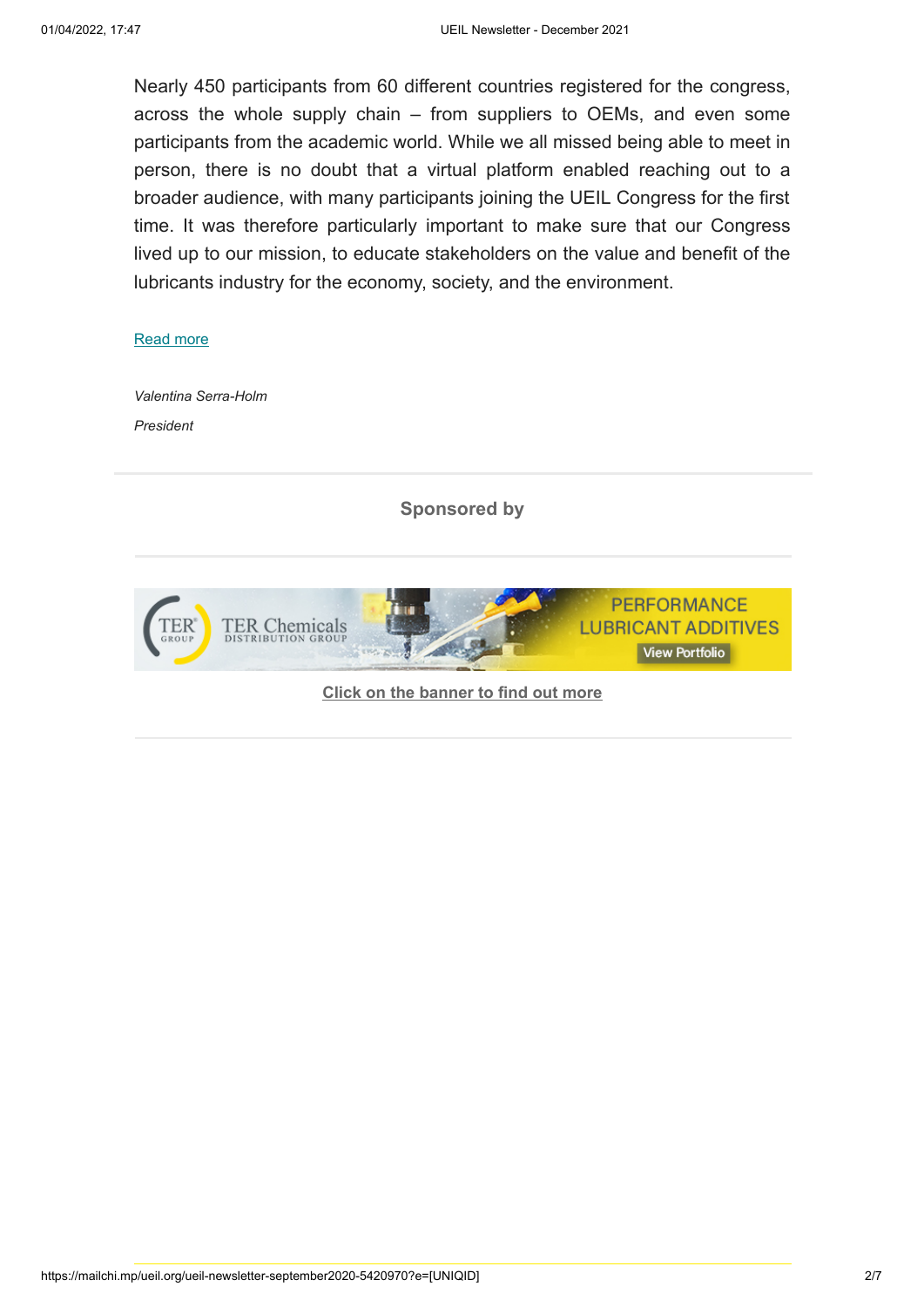

# **Industry Statistics Summary Report**



The global COVID-19 pandemic has caused a major shock to the European economy, posing an unprecedented challenge to all sectors of our economy. Now more than ever, businesses need to base their decisions and future strategies on data analysis. Market data are fundamental to a better understanding of industry trends and market dynamics that is key to underpinning business planning decisions.

The European lubricant industry statistics published by UEIL comprise official data from countries where they are made available supplemented by valid and reliable data estimates based on a sophisticated algorithm for the remaining countries.

The industry data for 2019 and 2020 are now available! The data are available for purchase in **Excel format** as well as in an analytical **Summary Report**. **[Click here](https://www.ueil.org/wp-content/uploads/2021/11/UEIL-Statistics-Purchase-Form-2021.doc)** to download the purchase form or get in touch via [secretariat@ueil.org](mailto:secretariat@ueil.org?subject=Industry%20Statistics%20enquiry) to find out more about purchase plans. UEIL members are entitled to a 50% discount!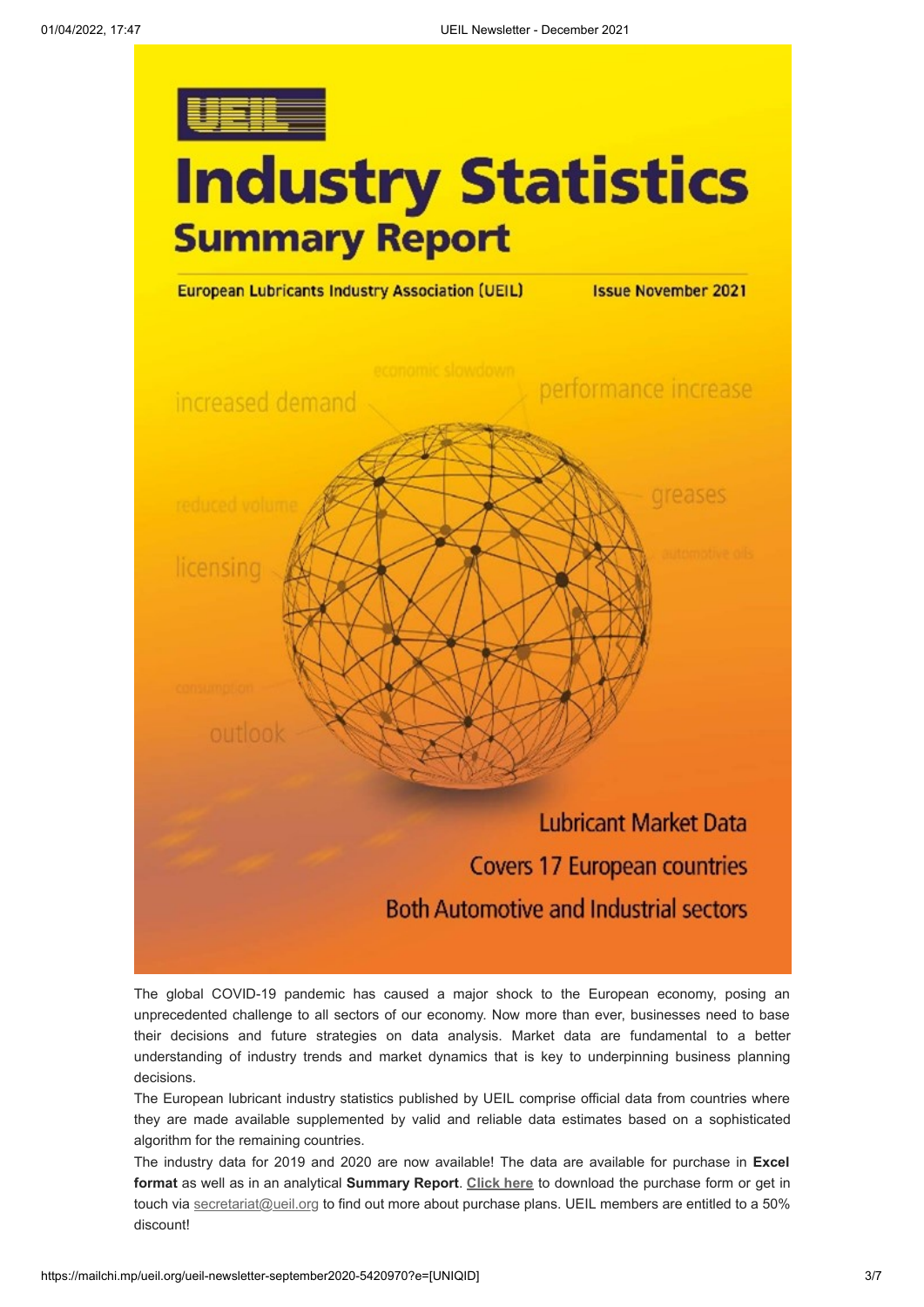#### **Sustainability Committee**

The UEIL Sustainability Committee published the results of its first Sustainability Survey in the October edition of Lube Magazine. With 189 respondents to the survey, the Committee has gained interesting insights on the importance of sustainability and existing or developing practices of companies and associations participating in the survey.

The results revealed that most companies have a sustainability survey and just over half of them have a sustainability strategy. As almost 20% of respondents said they would be willing to share their sustainability reports as best examples, the Sustainability Committee has launched a call to collect and publish these reports on the UEIL website.

If your company is willing to share its report, please email it to the [secretariat@ueil.org](mailto:secretariat@ueil.org) email address by **20th January 2021**. Your contribution is extremely valuable as it could serve as guidance and support to other companies in the early stages of their sustainability journey!

[Read more](https://www.ueil.org/sustainability-committee-update-december-2021/)

### **Technical and Competition Committees**

The Technical and Competition Committees continue to make progress on a number of cases. OEM Bulletins on [Kubota,](https://www.ueil.org/wp-content/uploads/2021/12/2021_December_OEMBulletin_Kubota.pdf) [VW and Audi](https://www.ueil.org/wp-content/uploads/2021/12/2021_December_OEMBulletin_VW-Audi.pdf) have been issued this month.

On the advocacy side, the Committees have continued to engage with the European institutions regarding the evaluation of the Motor Vehicle Block Exemption Regulation (MVBER). As previously reported, the [evaluation report](https://ec.europa.eu/transparency/documents-register/detail?ref=COM(2021)264&lang=en) on the MVBER was published by the European Commission on the 28<sup>th</sup> of May.

The next step is for the Commission to decide whether to let the current MVBER regime lapse by 31 May 2023, renew it or revise it. The Committees are drafting a new letter to the Commission urging them to maintain the MVBER but also to make some amendments (as outlined in the [position paper](https://www.ueil.org/wp-content/uploads/2020/06/UEIL-Draft-Position-Paper-MVBER-Final.pdf)). Through concrete examples, this letter aims to make clear to the Commission that anti-competitive behaviour (notably regarding access to technical information) is a real problem which needs to be addressed in a revised MVBER.

[Read more](https://www.ueil.org/technical-and-competition-committees-update-december-2021/)

#### **Health, Safety & Environment Committee**

This year proved to be challenging for different UEIL committees, including the Health, Safety and Environment Committee. The committee would ideally meet three times per year allowing for personal exchange, the personal contacts that make it easier to work together in a spirit of common goals. While the lack of in-person meetings sometimes made work difficult, authorities used this time to further develop CLP and REACH decisively. The foreseeable further developments will heavily influence our business due to availability and usability of chemicals. An example is the proposed restriction of various triazoles, PFAS and MCCP, but also the classification of boric acid aside of combining REACH with consumer and worker protection measures. The ever-expanding legislation leads to complex rules under which chemicals can be approved and used in lubricants, requiring the Committee to adapt to this environment.

#### [Read more](https://www.ueil.org/hse-committee-update-december-2021/)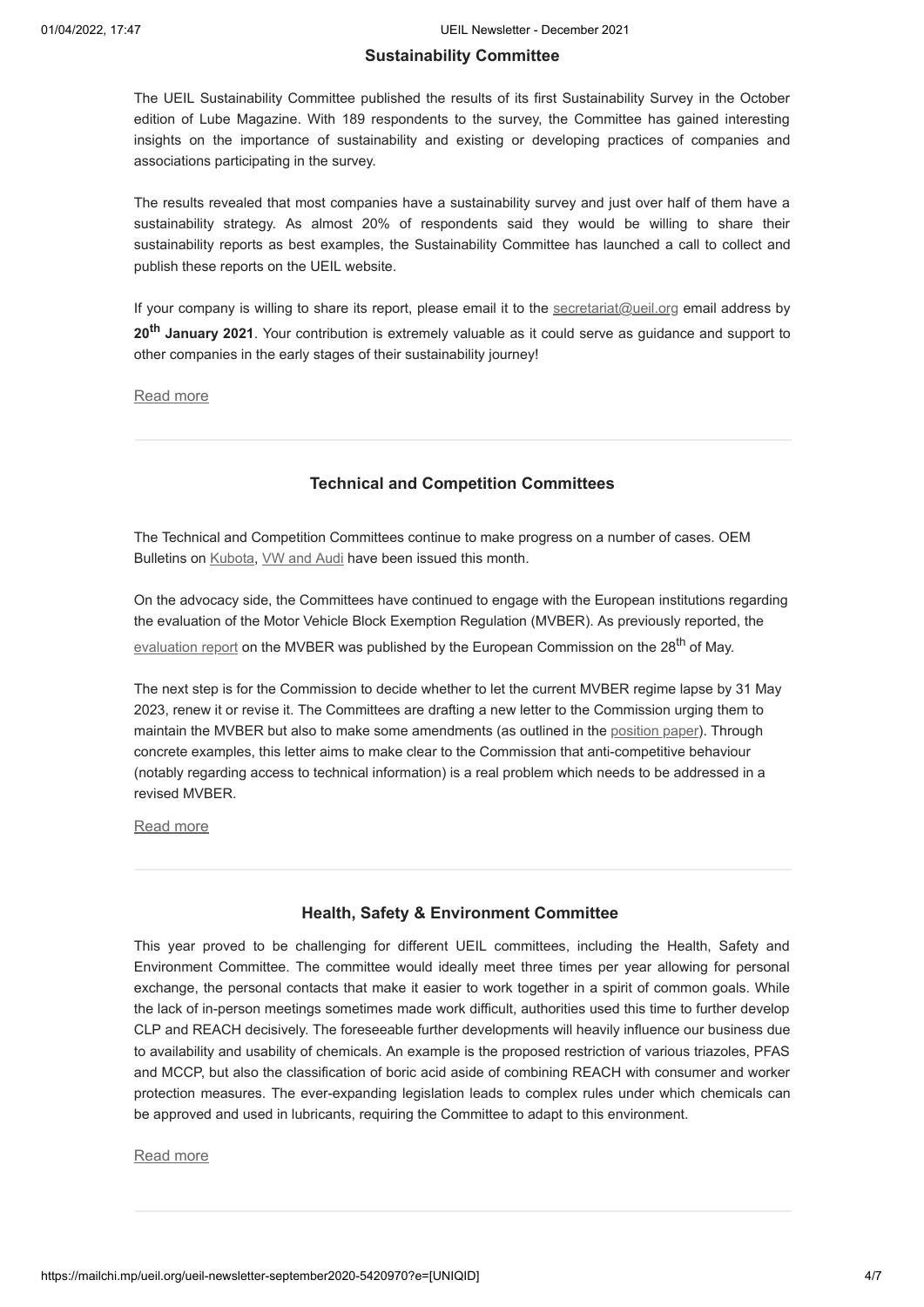#### **Taxation Task Force**

The European Commission published its revised Energy Taxation Directive (ETD) on 14 July 2021, which was withdrawn by the European Commission in 2015. Lubricants are outside of the scope of the ETD, but UEIL would prefer that lubricants were within the scope as this will promote a level playing field for lubricants within the EU.

Related to UEIL's objective to prevent the inclusion of lubes under the Excise Movement and Control System (EMCS), certain EU Member States are concerned about increased fraud with lubes across Europe and are once again increasing the pressure to include lubes under EMCS. UEIL will continue its outreach to EU Member States in the coming months to express its concern and will discuss with the European Commission the option of a definition of 'light lubes' that might be included under EMCS in the near future.

[Read more](https://www.ueil.org/taxation-task-force-update-december-2021/)

#### **GEIR Update**

Since the publication of the Green Deal on 11 December 2019, a broad range of legislative proposals have been introduced by the European Union to reach climate neutrality. In this context, the European Commission is expected to adopt a proposal to review the Waste Framework Directive (WFD) in the second half of 2023. In that respect, GEIR is actively advocating for the elaboration of a potential EU regeneration target for waste oil that the WFD revision could address. Over the last months, GEIR has been involved in discussions with both DG Environment and the European Commission's Joint Research Centre (JRC). This, in order to provide input on the ongoing feasibility study conducted by the JRC with the aim to assess whether such a regeneration target could be envisaged.

Nevertheless, other upcoming trends for waste oil would find their origin in the recent [publication](https://ec.europa.eu/info/strategy/priorities-2019-2024/european-green-deal/delivering-european-green-deal_en) of the "Fit for 55 Package" by the Commission. This comprehensive and interconnected set of 12 legislative proposals aims to deliver the Green Deal by cutting 55% of greenhouse gas (GHG) emissions by 2030 in the EU.

[Read more](https://www.geir-rerefining.org/geir-news-december-2021/)

#### **UEIL Congress 2022**

Thank you to our 400+ participants, speakers, partners and sponsors for their active participation in the first ever virtual edition of the UEIL Congress. We look forward to meeting you all again next year - this time in Athens and in person!

Please save the date of 19-20-21 October 2022 and get ready for a congress around the theme of innovation. The call for papers is open, so if you would like to propose a topic or a speaker, or if you would like to become a sponsor, we would love to hear from you  $(info@ueilcongress.org)$ .

More than ever, in an era of accelerating change, challenges and exciting opportunities, the UEIL Congress is the place to network, learn and discuss the most important issues affecting our industry and we look forward to some interesting case studies and insights.

Best wishes and see you in Athens!

\*\*\*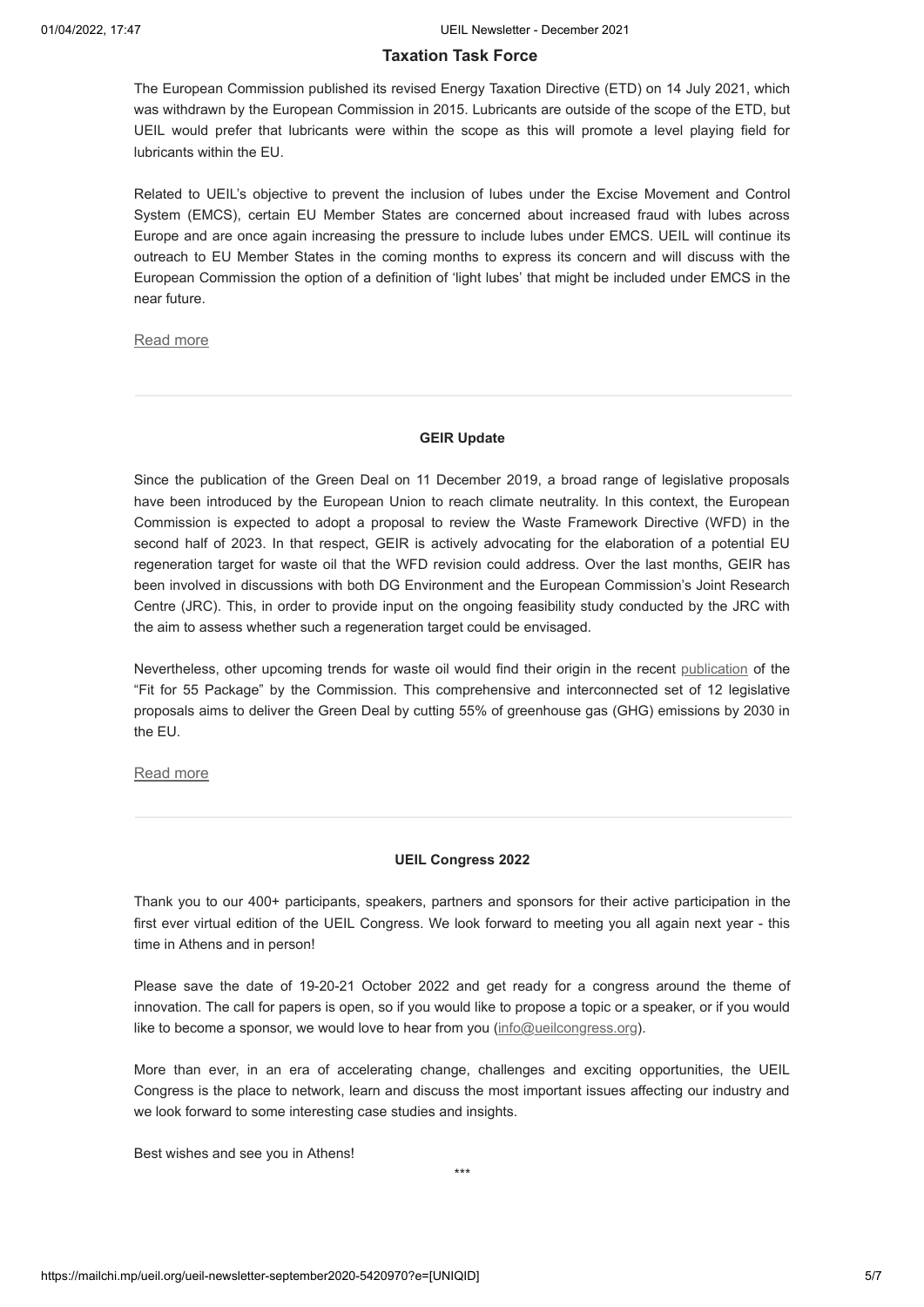

## **EU UPDATE**

## **Outlines of the French EU Presidency**

**From January 1<sup>st</sup> 2022**, the French delegation will take over the Presidency of the EU Council until June 30th 2022. This presidency will start **the next presidency trio** with Czech Republic and Sweden. On Thursday 9<sup>th</sup> December 2021, President Emmanuel Macron presented **France's 3 priorities** for its presidency.

- **1. A more sovereign Europe**
- **2. A new European model of growth**
- **3. A 'more human' Europe**

## **Second batch of the Fit-for-55 package to be proposed**

As part of the European Green Deal, the EU has set itself the ambition to **become the first climate neutral continent by 2050**. To achieve it, a first target was set to cut emissions by at least 55% by 2030 compared with the levels of 1990. The first batch of the Fit-for-55 package, a set of legislative proposals to review and update the current EU legislation in terms of climate, energy, and transport, was adopted on 14 July 2021. A second batch of three legislative proposals were **announced on 14- 15 December 2021.**

## **The European Commission adopts a report on improving EU chemical legislation**

The European Commission, together with a **[high-level roundtable](https://www.youtube.com/watch?v=qJA8viS2Zkc) on the EU's chemicals strategy,** adopted a **[report](https://www.politico.eu/wp-content/uploads/2021/11/26/Joint-report-on-enforcement-and-compliance_High-Level-Roundtable-FINAL-FOR-ADOPTION-1.pdf?utm_source=POLITICO.EU&utm_campaign=de53fea71e-EMAIL_CAMPAIGN_2021_11_26_03_33&utm_medium=email&utm_term=0_10959edeb5-de53fea71e-190770700) on improving compliance with the EU's chemical legislation** [on Tuesday 23 November. The roundtable consisted of](https://ec.europa.eu/transparency/expert-groups-register/screen/expert-groups/consult?lang=en&groupId=3757&fromMeetings=true&meetingId=29575&utm_source=POLITICO.EU&utm_campaign=de53fea71e-EMAIL_CAMPAIGN_2021_11_26_03_33&utm_medium=email&utm_term=0_10959edeb5-de53fea71e-190770700) **32 representatives from the industry, civil society, and academia** who have jointly **put forward 10 recommendations** for the report. The chemicals industry was mostly represented by Solvay, the European Chemical Industry Council (Cefic), and the European Chemical Society (EuChemS).